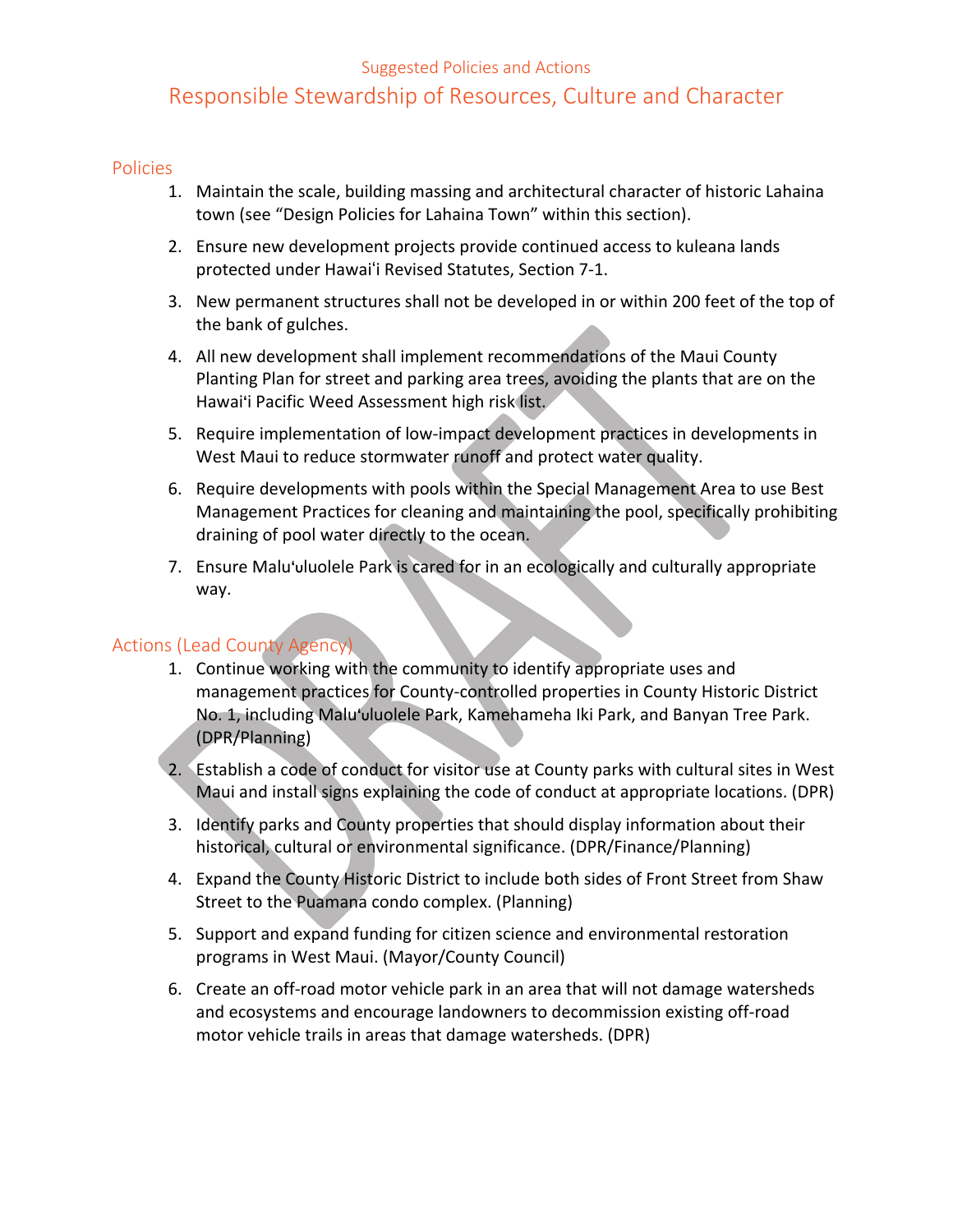- 7. Amend the Maui County Code to prohibit new development within gulches and implement a 200‐foot buffer around gulches and streams where no structures will be allowed. (Planning)
- 8. Amend the Maui County Code to establish low‐impact development standards and require developments to incorporate those standards. (DPW)
- 9. Continue and expand collaborative ecosystem restoration efforts between nonprofits, private entities and County departments. (All County)
- 10. Provide funding and other support for Coral Reef Alliance's stream gulch vegetation restoration and high flow diversion pond construction at Wahikuli Stream, ma uka of Hanaka'ō'ō Beach Park, in order to reduce sediment that reaches the ocean and create cultural, educational, and recreational opportunities. (Mayor/Council)
- 11. Implement recommended actions that are within the County's jurisdiction from the Army Corps of Engineers West Maui Watershed Study when complete. (All County)
- 12. Develop new design guidelines for Lahaina Town that provide detailed guidance on: the rehabilitation of historic buildings; additions to historic buildings; the construction of new buildings; landscape and streetscape elements; and the treatment of archaeological properties and cultural sites. (Planning)

## Design Policies for Lahaina Town:

The policies below apply to properties within the Lahaina National Historic Landmark District. As indicated in action #12, the long‐term intent is to create design guidelines that incorporate the policies below.

- 1. Rehabilitation:
	- a. Rehabilitation of a historic building shall minimize changes to original materials, architectural elements, and ornamentation.
	- b. Deteriorated original architectural elements and materials shall be repaired rather than replaced.
	- c. Where repair is not possible, replacement features shall match the original component in design, material, color, and texture.
	- d. Original building materials shall not be covered with new materials.
	- e. Harsh cleaning treatments, like sandblasting and pressure washing, shall not be used because they can permanently damage historic materials. Buildings shall be cleaned using the gentlest means possible.
	- f. Previous additions or changes to buildings should be evaluated for historic significance. Changes that have gained historic significance should be retained and preserved.
	- g. Missing or deteriorated features shall be reconstructed based on physical evidence and archival documentation, such as historic photographs, plans, or written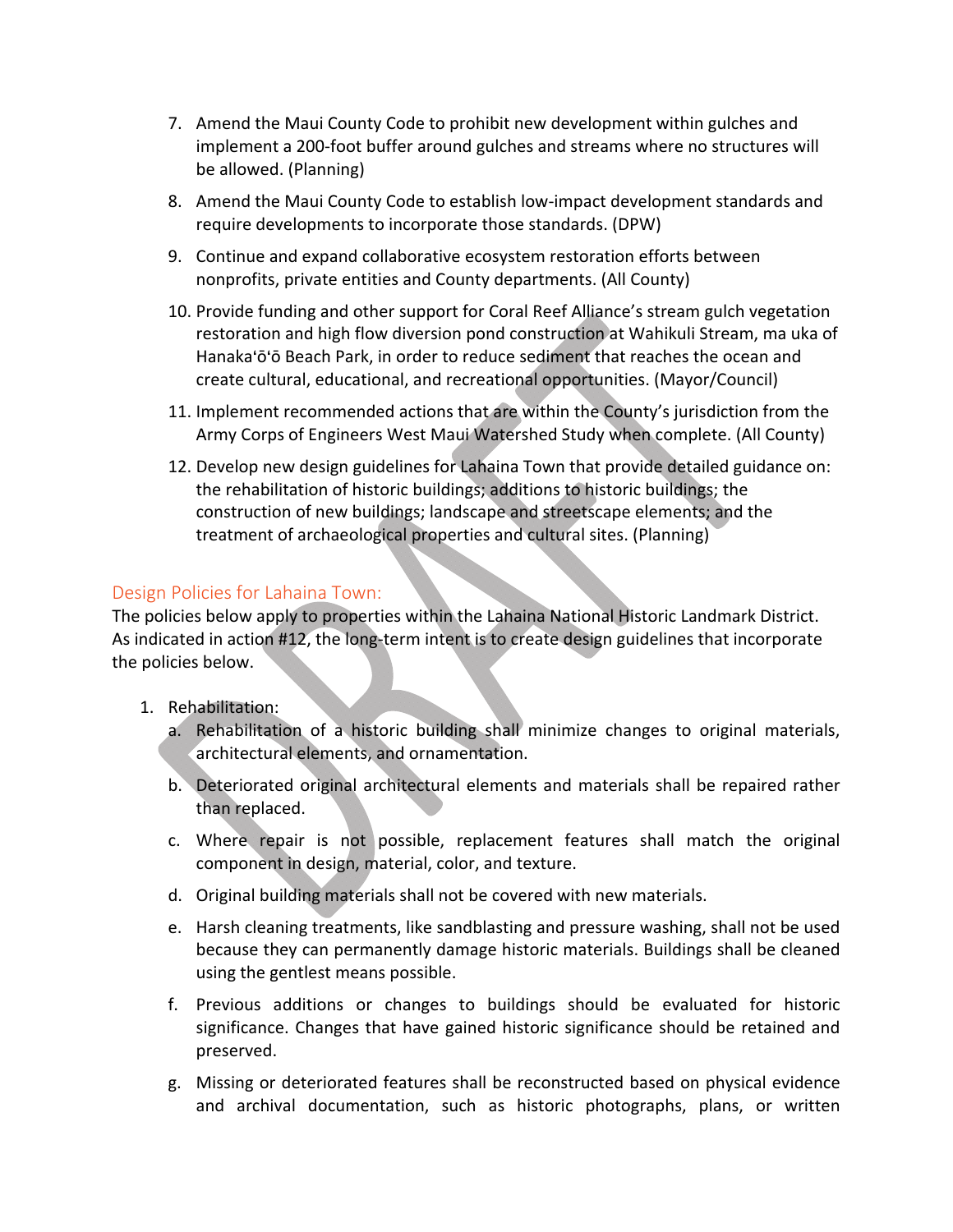descriptions. Details found on similar historic buildings shall not be reconstructed without other supporting documentation.

- 2. Additions:
	- a. Additions shall be designed and located so they are subordinate to the main historic building in terms of scale and mass.
	- b. Additions or changes to the front of the building are prohibited. Additions should be set back from the front of the building and located at the side or back of the building.
	- c. Additions that damage or overwhelm the historic building (because they are too tall or their footprints are too large) are prohibited.
	- d. Additions shall use a similar roof pitch, shape, and overhang as the historic building.
	- e. Additions shall be similar in height to the historic building. An addition that is taller than the main historic building may be considered if it is substantially set back from the front facade and connected with a smaller linking element.
	- f. Rooftop additions shall be limited to the back of the building to preserve the historic scale and form of the building and minimize visibility from the public right of way.
	- g. The addition's windows shall be similar in shape, size, design, and placement to the openings of the historic building.
	- h. The addition's shape, size, and openings shall create a directional emphasis (horizontal or vertical) that is similar to the historic building.
	- i. The addition's exterior materials shall match or be compatible with the materials of the historic building in terms of type, color, and texture.
	- j. The addition's architectural details shall not be more ornate than those found on the historic building. Architectural details that are not in keeping with the historic building's architectural style shall not be used.
- 3. New Construction
	- a. New construction shall be similar in height, mass, form, and scale to the surrounding historic buildings.
	- b. When the width of new construction exceeds that of neighboring historic buildings, the front facade shall be divided into smaller sections. This can be accomplished by stepping back sections of the wall plane or by using vertically oriented dividing elements such as pilasters.
	- c. New buildings shall be limited to 30 feet in height.
	- d. Roof forms shall resemble those found on neighboring historic buildings.
	- e. Doors, windows, and other openings shall be similar in shape and placement to the openings of neighboring historic buildings. Additionally, door and window openings